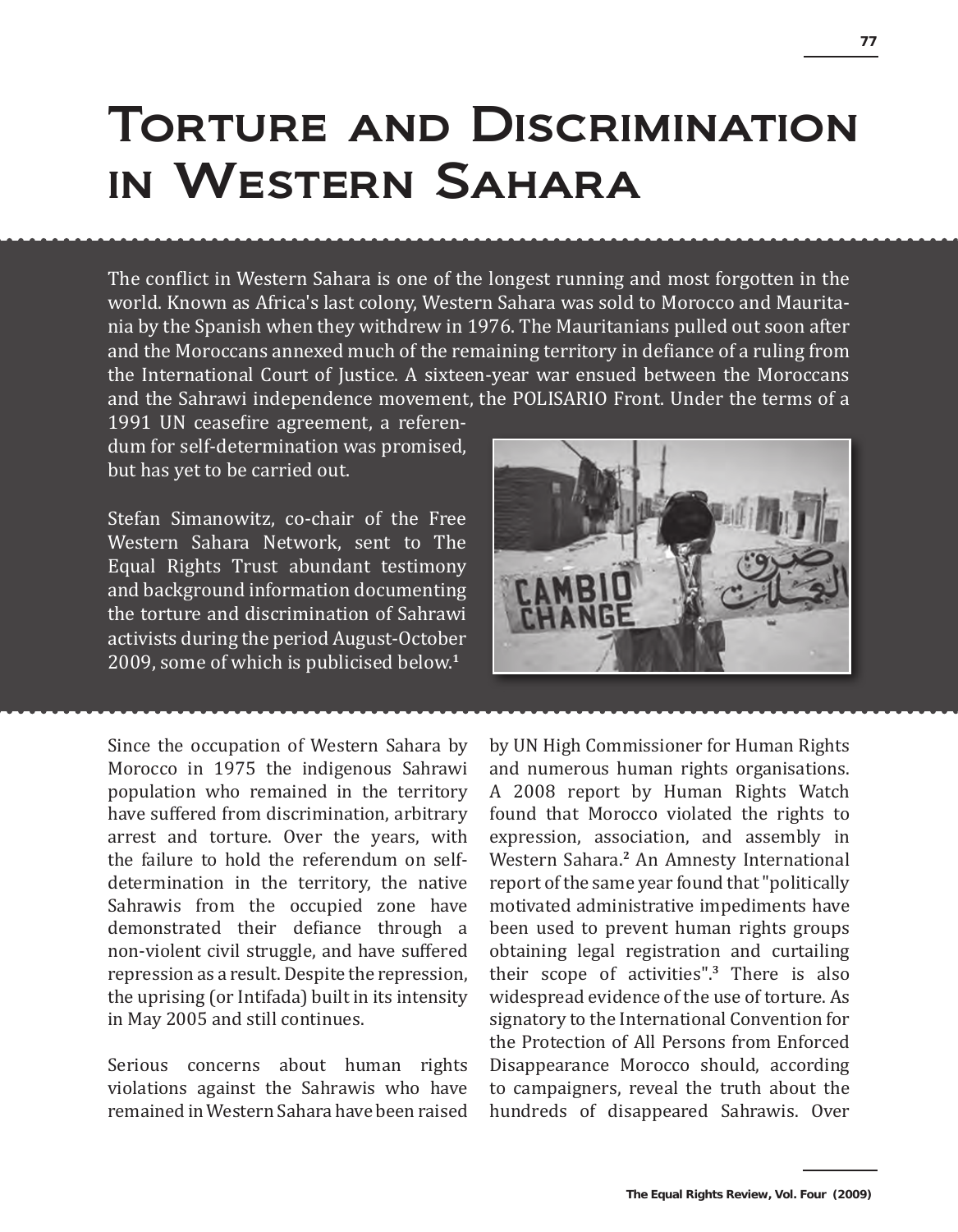the past three decades more than 500 indigenous Sahrawis who have challenged the Moroccan occupation of Western Sahara have "disappeared".

#### **The Process of Moroccanisation**

Morocco has engaged in a massive campaign aimed at the Moroccanisation of Sahrawi culture and identity. Throughout the disturbing narratives of struggle and resistance, the nation-building policies promoted by the Moroccan regime or the politics of Moroccanisation are denounced and fought by the Sahrawi activists. Despite the Sahrawi culture being threatened by these efforts at Morroccanisation, says one Sahrawi:

*"we have coexisted, not integrated with the Moroccan culture (…) we have the complicity of the Sahrawis in the refugee camps because they have preserved 95% pure our cultural practices."*

The first harmful strategy highlighted by all Sahrawi activists is the official language policy. French, classic Arabic and Moroccan dialects are used in schools, administration, market shops, military bodies and in the media. The use of Hassanyia has become limited to the Sahrawis' social life. Mohamed Daddach, victim of forcible disappearance

for 24 years (of which he spent 14 years on death-row) and the President of the Sahrawi Committee for the Right of Self-Determination, says with bitterness that the young people who were born and grew up under occupation start to lose command of the Hassanyia language.

The rules for immigration and naturalisation show the racial discrimination that the Sahrawi community faces within the administration and military regime bodies. Sahrawis have Moroccan identification cards, but are marked differently in order to warn about their Sahrawi origins. On the other side, the only available passport is the Moroccan one and this fact is yet another source of much anger. This situation suffocates those exiled Sahrawis who have to deal with the Moroccan documentation when they proceed to legalise their situation, for instance in Spain. An exile who prefers to remain anonymous expresses his resentment that:

*"[I]n my Spanish documentation they wrote that I am Moroccan because of my passport and this is dreadful. I want to dispose of it because it hurts so much."* 

The third policy associated with the process of Moroccanisation is the enforcement of a national core curriculum in schools, along

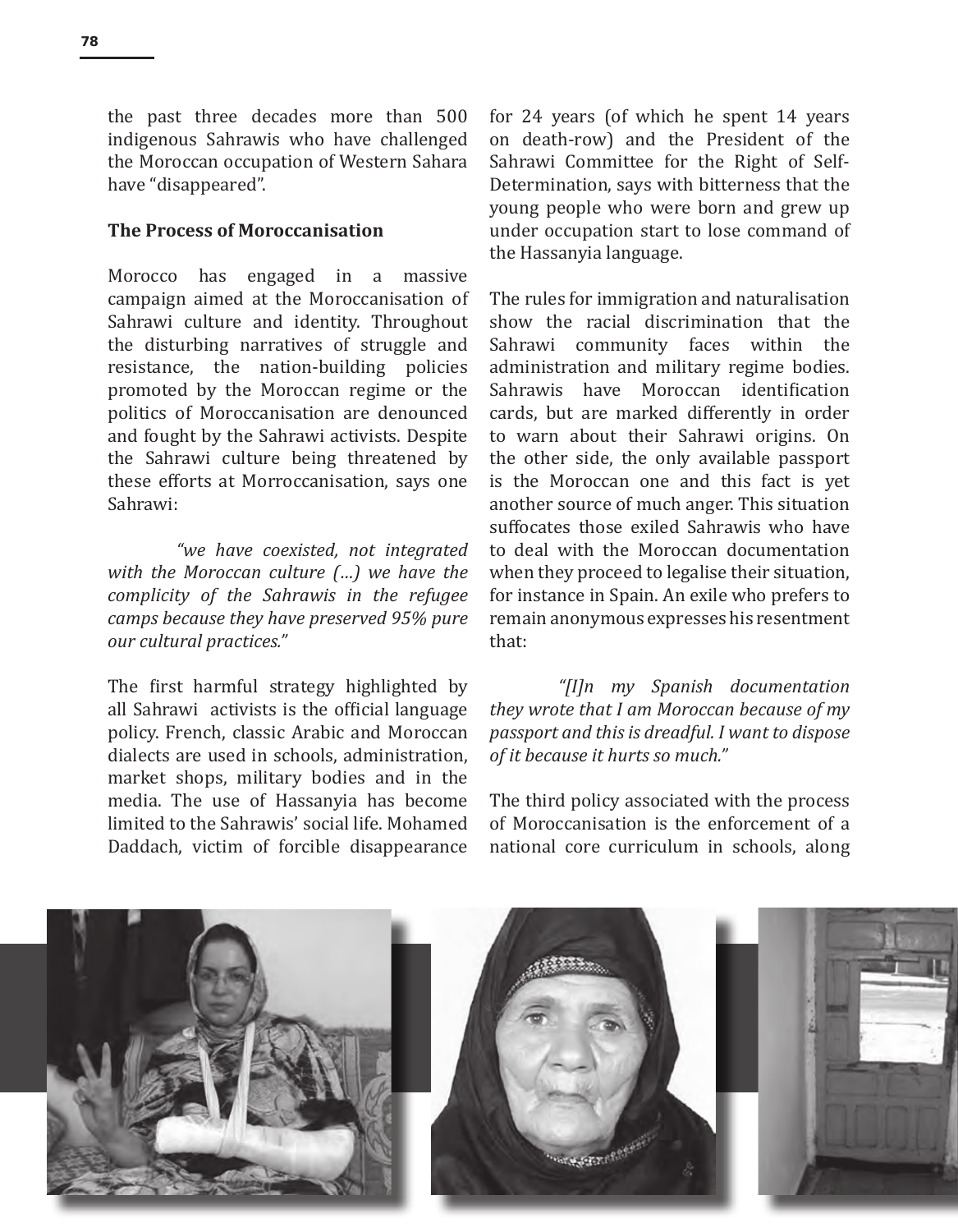with the fact that the majority of the teachers are immigrant settlers from Northern provinces. Mayara, for instance, explains that she has:

*"learnt about her history and her culture only through personal efforts, through the internet, with Sahrawi people, militants and family."*

According to Bada (an Intifada activist):

*"[T]he school staff coordinate with the security services and during the national Sahrawi festivities our traditional dress is forbidden."*

There is no university in Western Sahara. This is another strategy which highlights the attempts at the Morrocanisation of the Sahrawi. The Moroccan authorities are aware, according to Brahim Elansari, that *"universities are normally politicised and could generate civil movements among the students"*. This is, indeed, what has happened with the Intifada*, "where Sahrawi students and teachers in Moroccan universities and schools have played a courageous role in supporting their compatriots through pacific demonstrations".*

National symbols and holidays associated with Moroccan history are imposed by the

Moroccan regime. According to Thobhani, throughout the occupied territories Moroccan national festivities are marked with *"demonstrations and manifestations and declaration of loyalty to the king"*. However, as El Gahlia explains:

*"[D]uring the king throne festivity on the 30th of July, the Sahrawi poor people who enjoy the 'National Promotion' [a programme providing social support] are forced to wear their traditional dressing and go to demonstrations to show their allegiance to the king if they do not want to lose [their social support]."*

These are the kinds of tools used by Morocco to co-opt the Sahrawi identity and create an illusionary image of happiness among the Sahrawis. In similar fashion, renaming geographical and cultural features according to the Moroccan dialect is harmful for the native people. One illustration of the discrimination practiced by the Moroccan regime is its drive to register the Sahrawi people with Moroccan names.

Another deeply harmful, old and visible Moroccanisation practice is the settlement strategy which has been used as a tool for demographic change. With approximately 90,000 Sahrawis living on the occupied side, they have become a minority within their

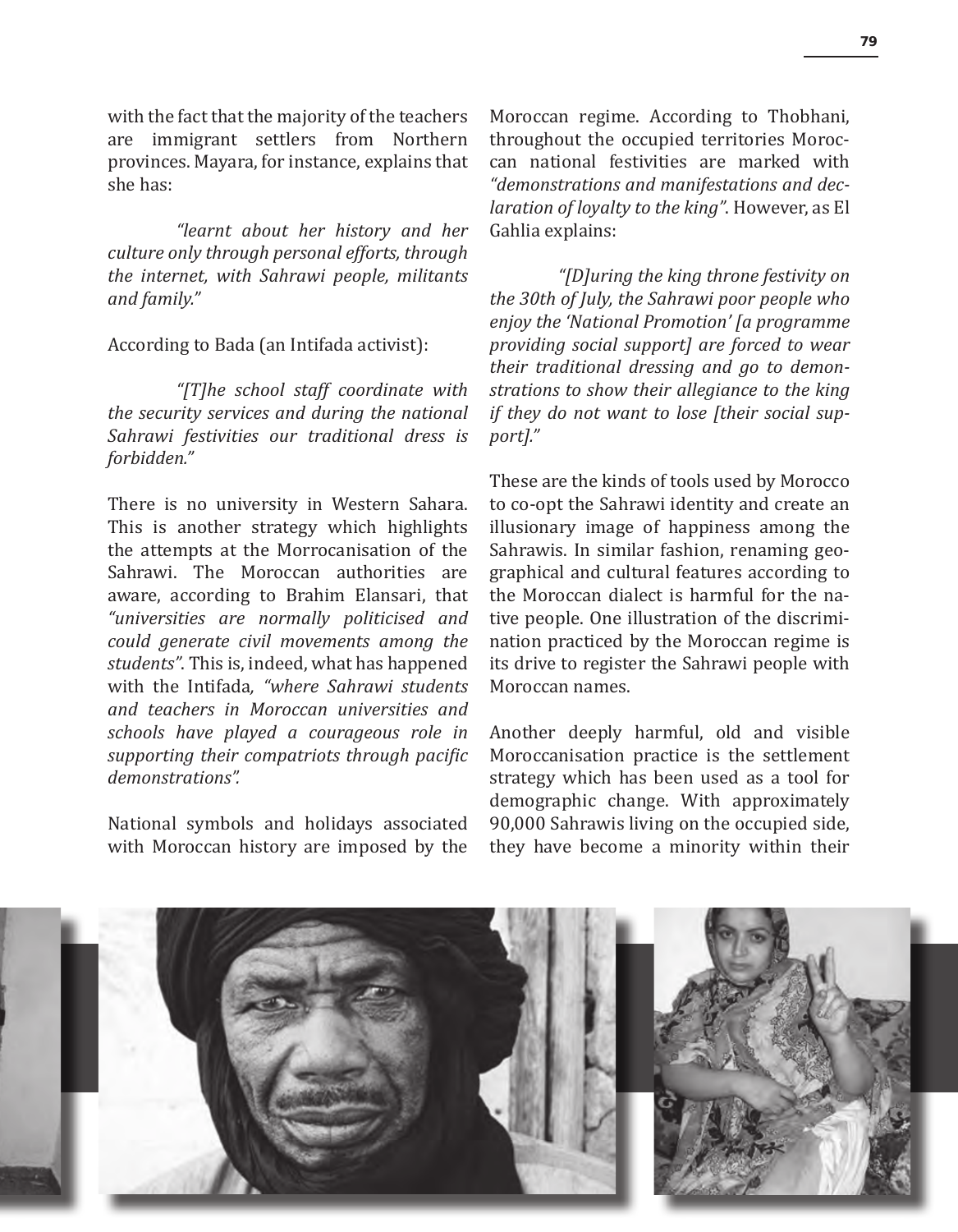homeland. On the streets, in the coffee-bars, markets and administration bodies, the majority are settlers from the North. The Northern settlers are employed in administration and military bodies and are paid 85% more than their counterparts outside the territory. Further, incentives are offered to Northern settlers through exemption from income tax and subsidised fuel and food.

Discriminatory practices at all levels of employment result in widespread unemployment for native Sahrawis, a situation which is worsened by the region's economic underdevelopment in comparison to Morocco. The Moroccan government has also actively "encouraged" increased employment opportunities for Western Saharans inside Morocco, as a means of diluting the Sahrawi population and their identity. This has, however, not only proven ineffective but has reinforced the Sahrawi identity.

The family, activists, relatives, friends and new forms of communication technology are used as a means to struggle against the Moroccan claim of a "one identity, one culture, one history and one territory" *Marroquinité* of the Sahara. Even though the Sahrawi identity and culture are threatened by exposure to Moroccan culture and identity, this has become a powerful force fuelling the flames of resistance and reinforcing Sahrawi identity. The Sahrawis' preservation of their culture and identity is not just a struggle against the Moroccan aggression but against the cultural values that accompany the process of modernisation and globalisation. Originally a nomadic people, since the Spanish colonisation they have adopted a sedentary lifestyle. Nevertheless, their traditional nomadic way of life is still being preserved through their intermittent, but permanent, periods spent at the Atlantic coast near the occupied El Ayoune, and in the *badia* (desert) in the liberation zone.

#### **The Politics of Terror**

The politics of terror which were pursued during the so-called "Years of Lead", which were promoted by King Hassan II and his aides, have had lasting effects on the current situation. This has occurred, perhaps most significantly, through a notorious military presence in the territory (around 100,000 soldiers). According to Sahrawi human rights activists, during the last 30 years more than 260,000 people have been displaced; more than 20,000 arbitrary detentions have taken place; there have been more than 500 victims of forcible disappearances; more than 120 murders; and various forms of torture have been suffered by thousands of Sahrawis.

Fatma and Mamia Salek, who have been exiled in Tenerife since 1999 and have been victims of forcible disappearance for sixteen years, explain:

*"[W]hen we were released, we were like two dead bodies because of the tortures and ill-treatment. After our liberation, we passed almost nine years in the occupied zone, in 'freedom', but within a larger prison as we were persecuted all time."*

All testimonies described their experience as a nightmare, permanents threats, nights without sleeping due to the fear of police harassment, physical and psychological torture. As a result, most of them have left the country on clandestine "pateras".

Since the second half of 1999, along with the passive demonstrations, the opposition has been developing Sahrawi civil society. Nowadays, the only legal civic organisations working in the territory are those that respect the "fact" of a Sahrawi *Marroquinité*.

In spite of some achievements, activists continue to denounce the increasing obstacles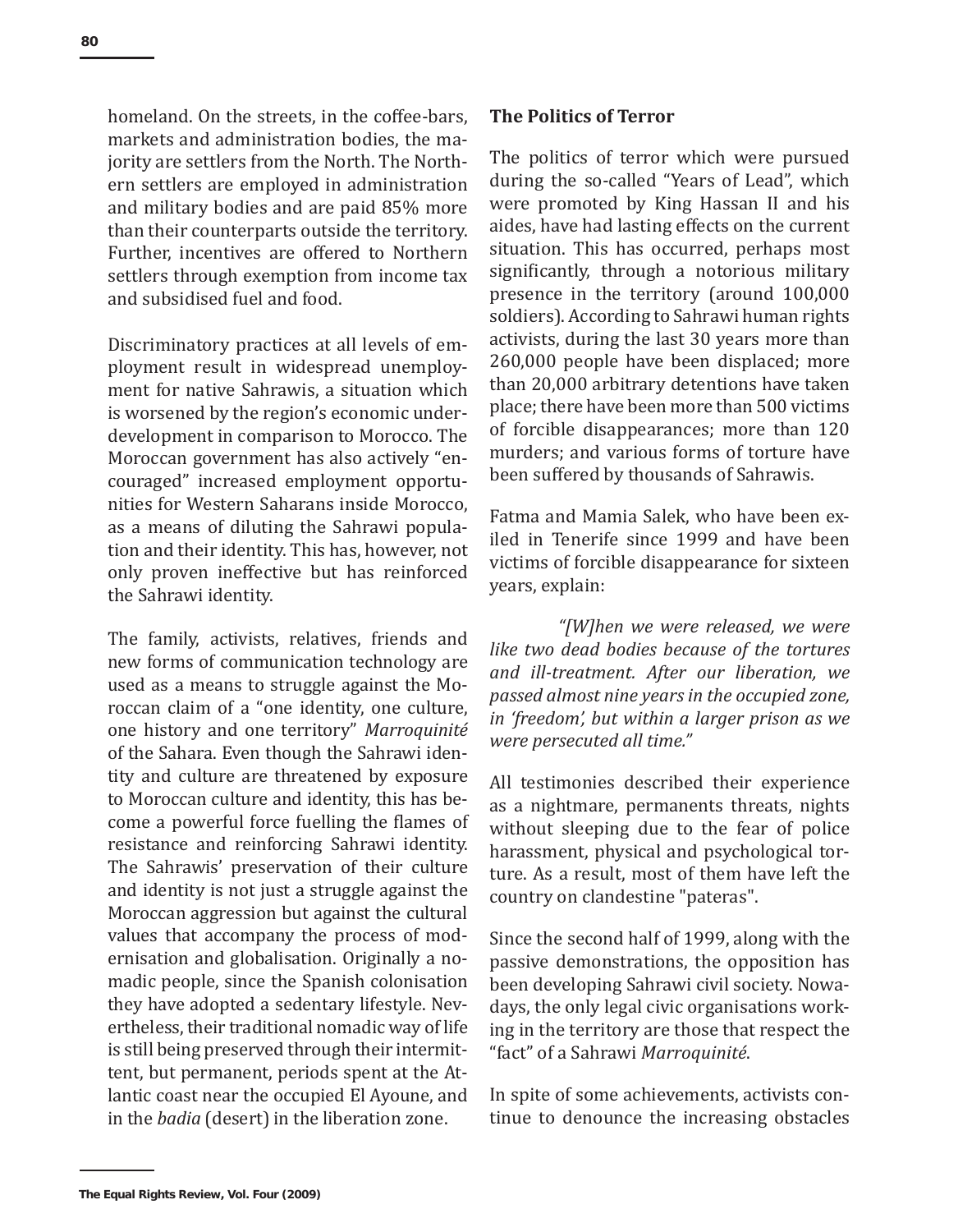posed by the Moroccan authorities. Their committees and associations have not been legalised even though they fulfil all the legal requirements for the establishment of civic organisations under Moroccan law, consequently they have to work clandestinely. The activists, working primarily without funding and on a voluntary basis, and in some cases their relatives, frequently suffer persecution, harassment and detention.

The troubling narratives of violence suffered by the Sahrawi illustrate how violence is formative of people's perceptions of who they are and what values they adhere to. Moroccan violence and discrimination at all levels, deployed against the whole Sahrawi community, have strengthened its struggle for a separate identity.

#### **The "Oxford Six" Group of Students**

On the evening of 5 August 2009, six Sahrawi students were due to fly to the UK after they were invited to take part in a course on conflict resolution organised by the British organisation Talk Together and jointly funded by the British Council and the EU Youth Together Program. The course was scheduled to run from 6 to 18 August at St Edward's School, Oxford. The students were stopped in Agadir airport and told that they could not travel. Although their tickets and visas were all in order and they had already checked in, the Moroccan authorities refused to let them board their plane. No reasons were given and the students, who had been preparing for this trip for many months, staged a hunger-strike protest in the airport terminal. That evening Moroccan police arrived, beat the students and drove them to police stations where they suffered further beatings and interrogation. Owing to the swift action of human rights organisations, including Amnesty International, the six students, dubbed the "Oxford Six", were released within 36 hours, at approximately 4 a.m. on Friday 7 August 2009. The students returned to their homes in occupied Western Sahara only to experience further harassment by Moroccan authorities. Some of their stories are described below.

Since his release on 7 August 2009, Mohamed Daanoun, Member of the "Oxford Six" Group of Students, has subsequently been picked up by the police on several occasions, beaten and threatened. On one occasion he was forced to lie naked in front of a police car while a police man revved the engine. In September 2009, he was excluded from school and not allowed to complete his final year. On 15 September 2009 there were several demonstrations against the occupation in Western Sahara in which all his friends were detained and imprisoned. Since then he has been subjected to a constant stream of harassment by police and security officers who follow and threaten him each time he leaves his house. On 5 October 2009, he along with another member of the "Oxford Six", fled to England to claim asylum.

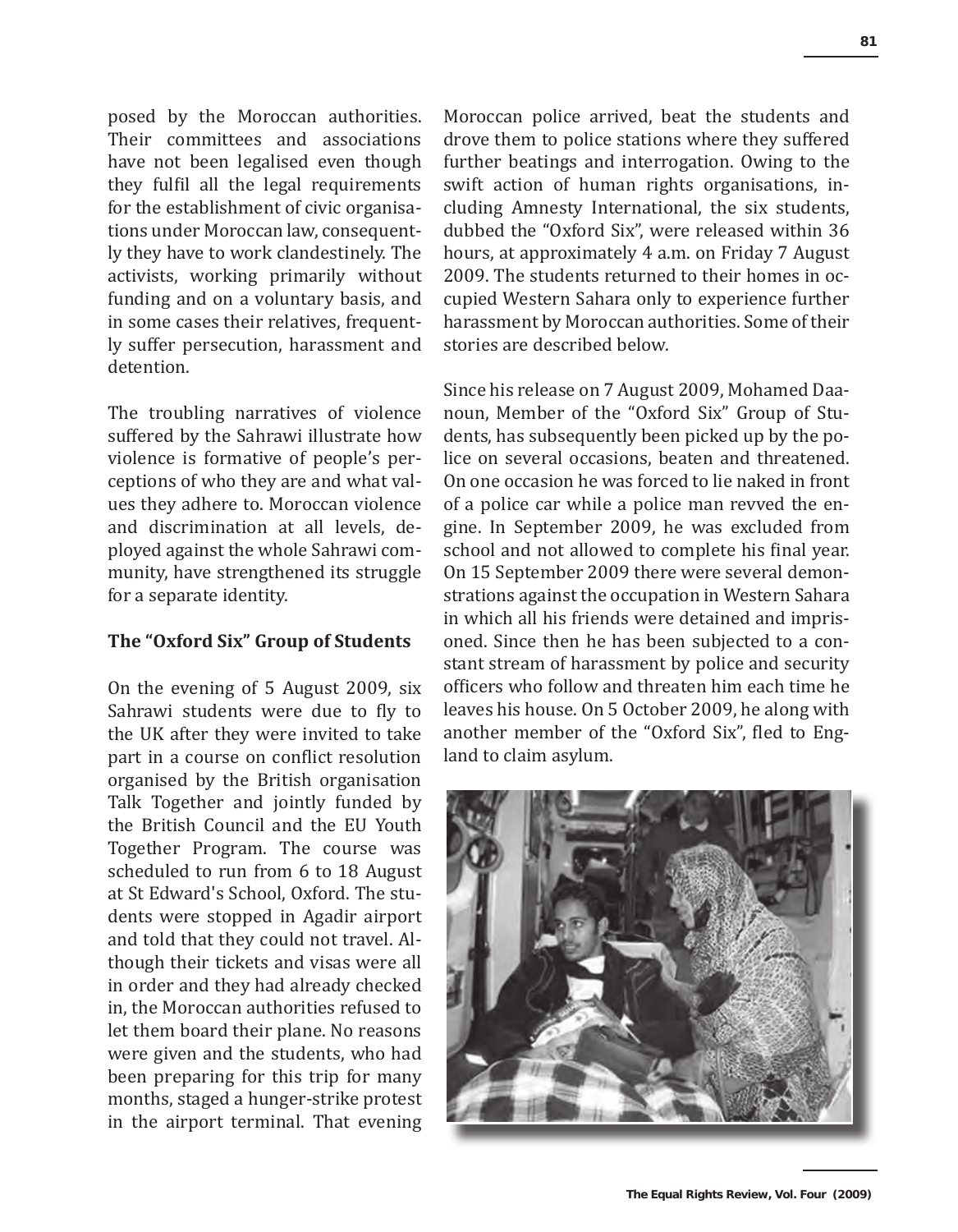Following her release on 7 August 2009 Nguia El Haouasi, 19, was picked up by police in El Aaiun on 27 August 2009. She was blindfolded, beaten, stripped naked and threatened with rape. Two police officers, Khalid Barakt and Aziz Anouch, blind-folded and subjected her to physical and psychological torture. These two police officers were then joined by additional Moroccan security agents who began interrogating her and removed her clothes. They asked her about her political affiliations and her views regarding the Morocco-Western Sahara conflict, and questioned her reasons for wanting to participate in a youth conflict resolution programme being run in Oxford, England earlier in Au-



gust. Nguia's ordeal was videotaped with the threat that she would be exposed naked on the internet if she revealed her ordeal and did not cease her human rights activities. Nguia states that she was also threatened with rape if she did not answer the questions, and one that of the high-ranking officers, part of the Moroccan DIAG secret service, threatened to kill her next time they caught her. She was then abandoned at around 2 a.m. in the dark and left naked on the outskirts of Laayoune. She was able to find refuge with another Sahrawi family who clothed her and helped her reach her family.

## **In Her Own Words**

### *"My name is Nguia El Haouasi.*

*I was arrested several times, and the latest abduction took place on August 27th, 2009. Last Thursday, I was on a visit to Hasanna Aliya, a Sahrawi activist, who was tortured by Moroccan police in the city of Tantan. I left the house along with my friends Hayat Rguibi and Sadani Aliya. After we got out of the house, a police car stopped nearby. The officers in the car, Aziz Anouch and his colleague officer Khalid Barakt, forced me into the car and then drove me to the bank river of Sakia El Hamra near the middle school Allal ben abdalla. They handed me over to other police officers in plain clothes who joined us soon after my abduction. They blindfolded my eyes, and began to beat me brutally while using verbal abuse, cursing. Many other police agents joined the existing police gang, namely agents belonging to Moroccan secret services. I did not see them, but I distinguished their voices and they asked me many questions such as: What are the dialogues that take place amongst the Sahrawis on the return of the Sahrawi Ould Suelem from the refugee camps? I told him I was not in the city of Laayoune at this time. I was in the city of Agadir.* 

*Then they asked me: What do you think regarding this subject of defectors, such as Ould Suelem? I told them that the Polisario was very democratic, and they do not know any form of dictatorship, and that Polisario gives everyone the right to go wherever they like and not like you Moroccans who prevented us from travelling*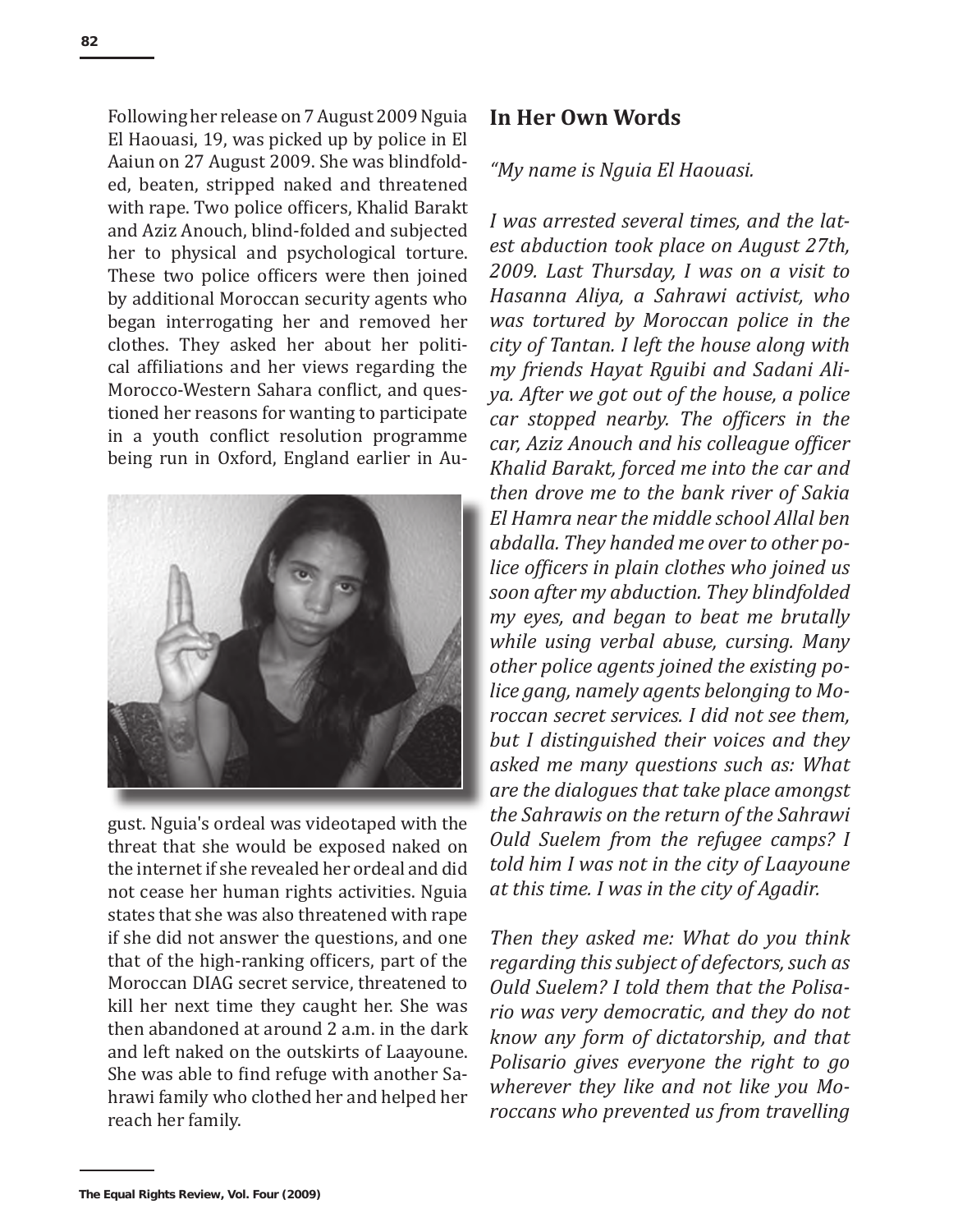*to Britain, and kept us at the airport in el Masira in Agadir. We were going to join the program Talk Together on behalf of the young Sahrawi generations in the occupied territory, and you the Moroccans, you showed the world that you are dictators. You did not let us travel, and travelling is a human right. After I told them these answers, they went mad. They said that the Sahrawi human rights activists are the ones who incite us to engage in peaceful demonstrations, and they are the ones who support us and who give us national flags to raise during the demonstrations. I replied that nobody incites us, and we do all this only for the defence of our cause and our right and we simply express our views and that it is spontaneous.* 

*Then they asked me about the peaceful demonstrations that I supposedly organised in the neighbourhood of Matallah district in Laayoune and who was in it. The officers beat me more in an attempt to make me tell them the names of persons involved.*

*I told them that all the Sahrawi people take part in the uprisings, and I do not know any one of them. There are young people, children and women and I was there to express my opinion and I had my flag like all the Sahrawis. He told me that they will now record a video, and we need you to say that it is the Sahrawi human rights activists who incite you to participate and organise these demonstrations and that they are just a group of separatists.* 

*After refusing to say these lies, I was asked to strip off my clothes and I refused. They*  *took me down from the car and tore down my clothes leaving me naked in front of their ferocious eyes. All this was done while they were video-taping everything. They beat me in every part of my body. Under this psychological and physical torture I agreed to what I was asked to say. They only gave me my malhfa* [Sahrawi women cloth - editor's note]*, and blindfolded me again and more torture followed.* 

*Whilst they were filming me, there was a man who asked me all these questions while hiding his face, and they called him by his alias name so that I could not identify him, I am sure he was a VIP government servant. They say that they were filming me to show the world that they maintain security. They threatened me saying they would publish the video on the internet, exposing my body to the entire world so as to scandalise me.* 

*I call upon international organisations to intervene to stop violations that occur daily in the occupied territories of Western Sahara (…) Morocco has violated human rights in many ways, Moroccan forces film sessions of Sahrawi citizens under torture and pressure. We do not want to bear all this and we are being watched in every place and our houses are besieged and controlled. We cannot tolerate this situation anymore. The MINURSO* [the United Nations Mission for the Referendum in Western Sahara - editor's note] *are there but they are doing nothing at all to help us. They do nothing to stop the ongoing violations of human rights, and we urge the United Nations to intervene to stop the torture exerted on our people.*